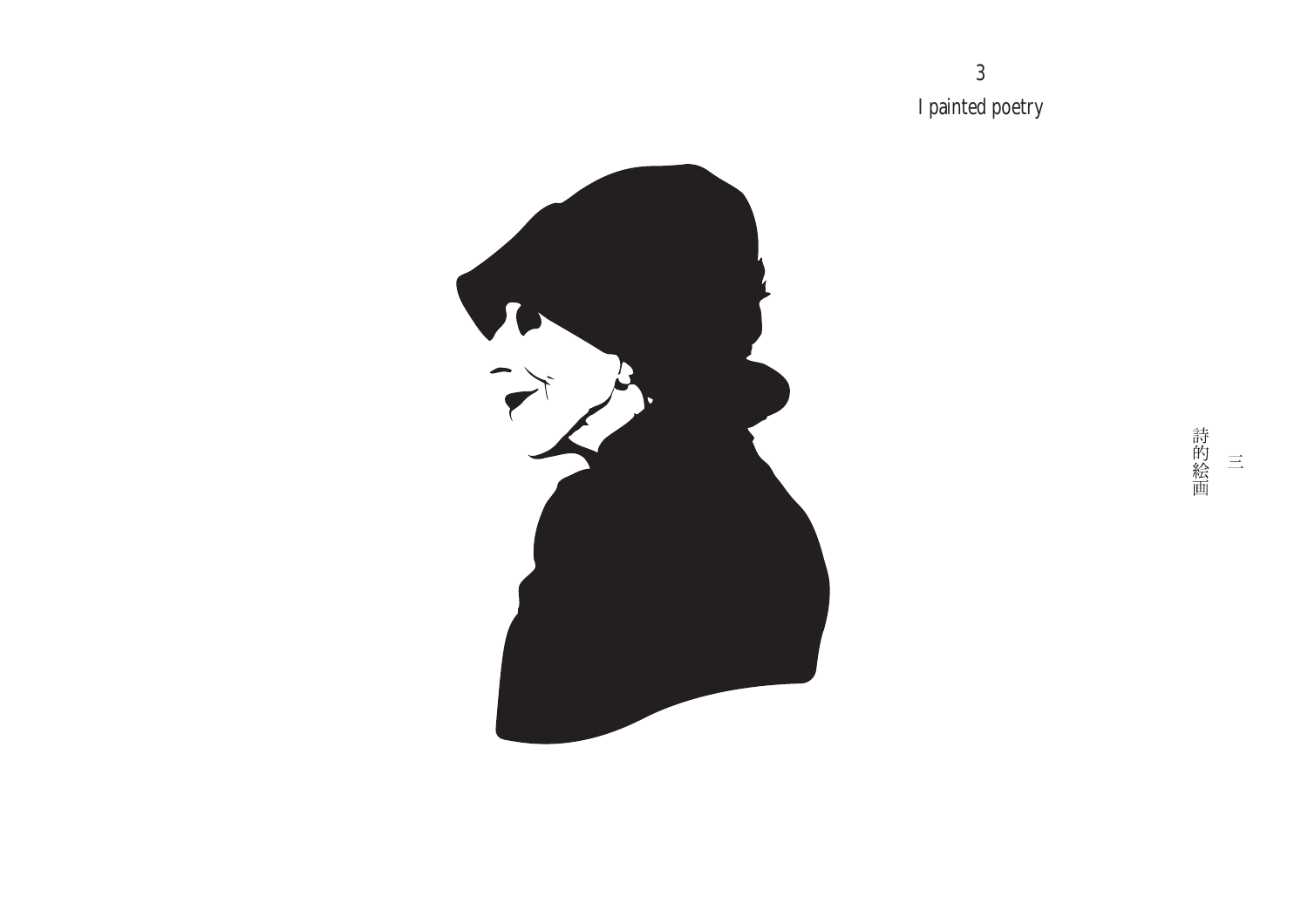From her seventeenth year, Karen Blixen underwent regular education as a visual artist first, at the private drawing school of Misses Sode and Meldahl; later, at the preparatory school for

women of the Danish Royal Academy. Her early imaginative drawings seem undeniably more spontaneous than the well-schooled portrait drawings from her time at the Academy.There is a strong inner connection between her youthful attempts at the visual arts and literature; often, it is difficult to decide whether a drawing is an illustration of a tale or whether the drawing has been the premise for the tale.The figures, the landscapes, and the situations in Karen Blixen's mature writing are seen to an extraordinary degree with the eyes of a visual artist.

描が物語の挿絵であるのか、はたまた素描が物語の出発 れとの間には内的な関連が強く見られる。つまりは、素のは致し方ない。少女時代の絵画的な試作と文学的なそ 像画より、より自発性に富んでいるように見受けられる初期の空想的な素描がアカデミー時代の教育に則った肖 の女子専門プレスクールにおいてである。  $\mathcal{O}$ 歳よりカーアン・ ミールデー 教育を受けた。最初はコペンハーゲンの私立ソー - ル絵画学校に、 ブリクセンは絵画芸術家として 以降は王立美術アカデミ 一通

点であるのかは判断しづらい。 有な ブリクセンの円熟した作品における人物、風景、 「絵画芸術家」の目で捉えたものである。 情景は稀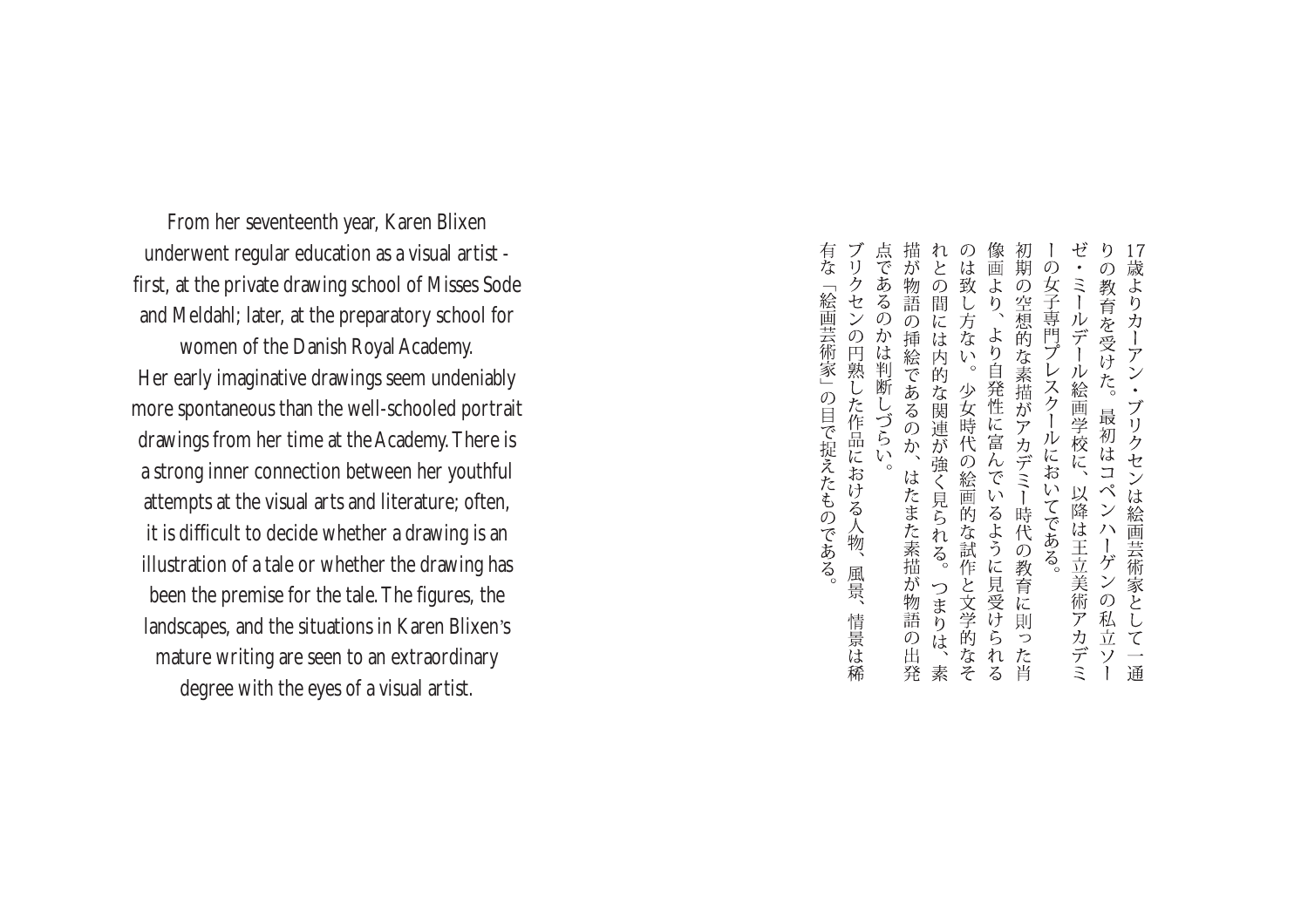

花瓶(パステル画)。  $\overline{9}$  $\overline{1}$  $\overline{5}$  $\overline{9}$  $\,1\,$ 6年デンマ ク滞在時に制作されたと推定。

第三章 / 第一節

Pastel drawings of a vase with flowers. Presumably, executed during under Karen Blixen's stay in Denmark 1915-16.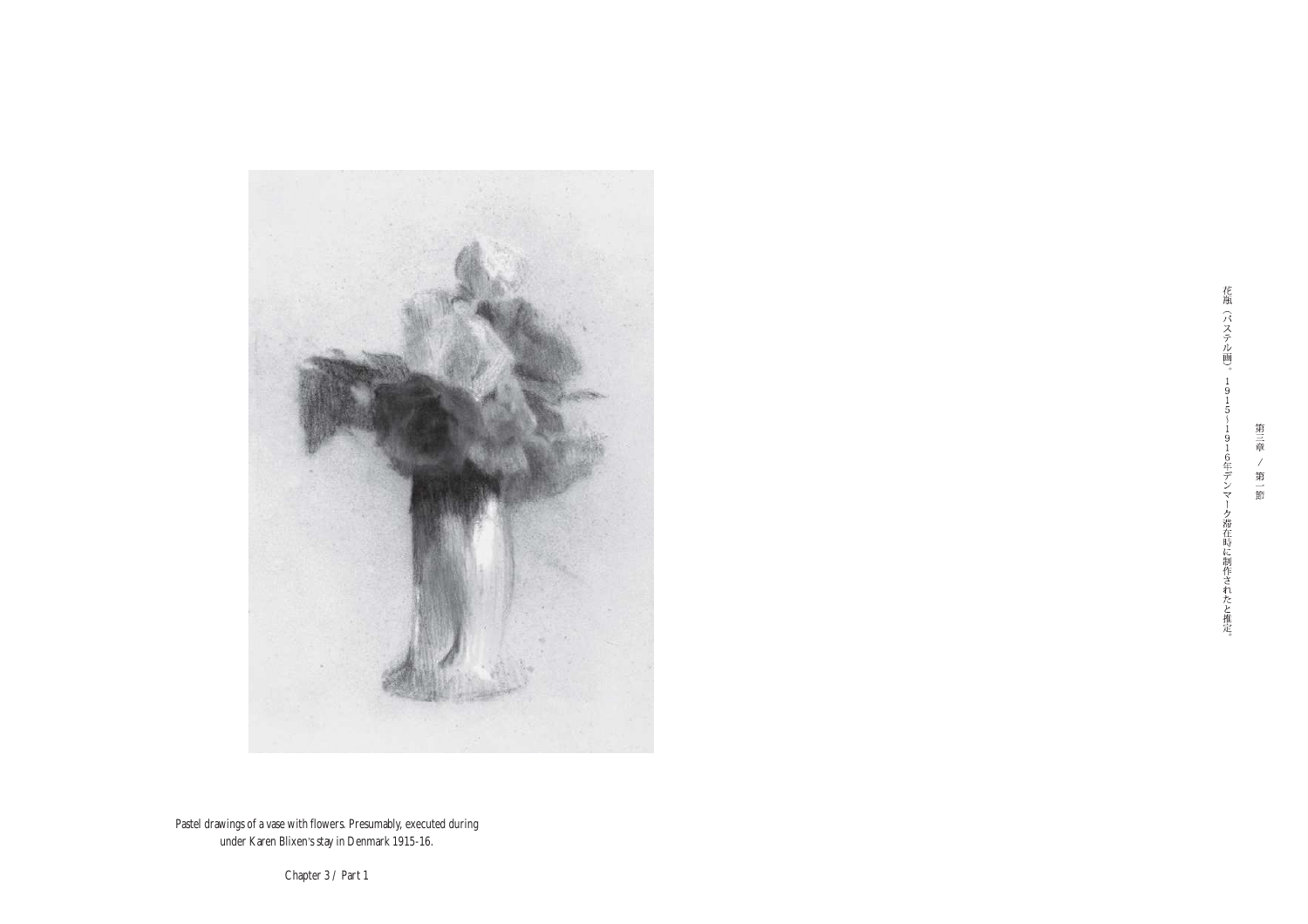

A young Kikuyu girl painted by Karen Blixen ca. 1923.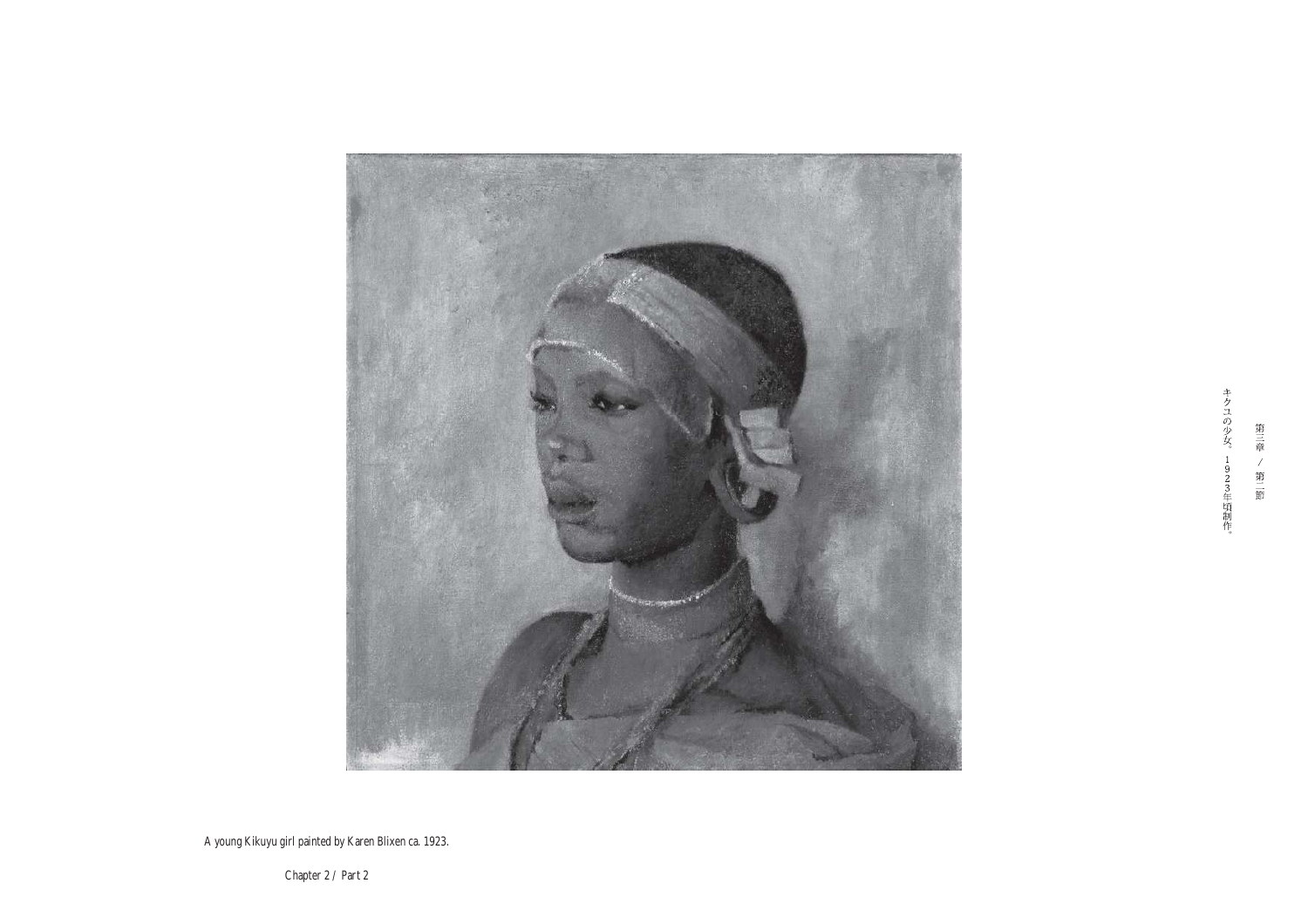ンが離婚後、ケニアのコーヒー農園主をしていた1920年代にアフリカで描かれた。サイチョウと開いた本(ホルベアのデンマーク史)とジュエリーボックス(静物画)。この絵はブリクセ



Still life with hornbill, an open book (Holberg's *History of Denmark*), and a chest. This picture was painted inAfrica in the 1920s when, after her separation, Karen Blixen was responsible for the management of the coffee farm in Kenya.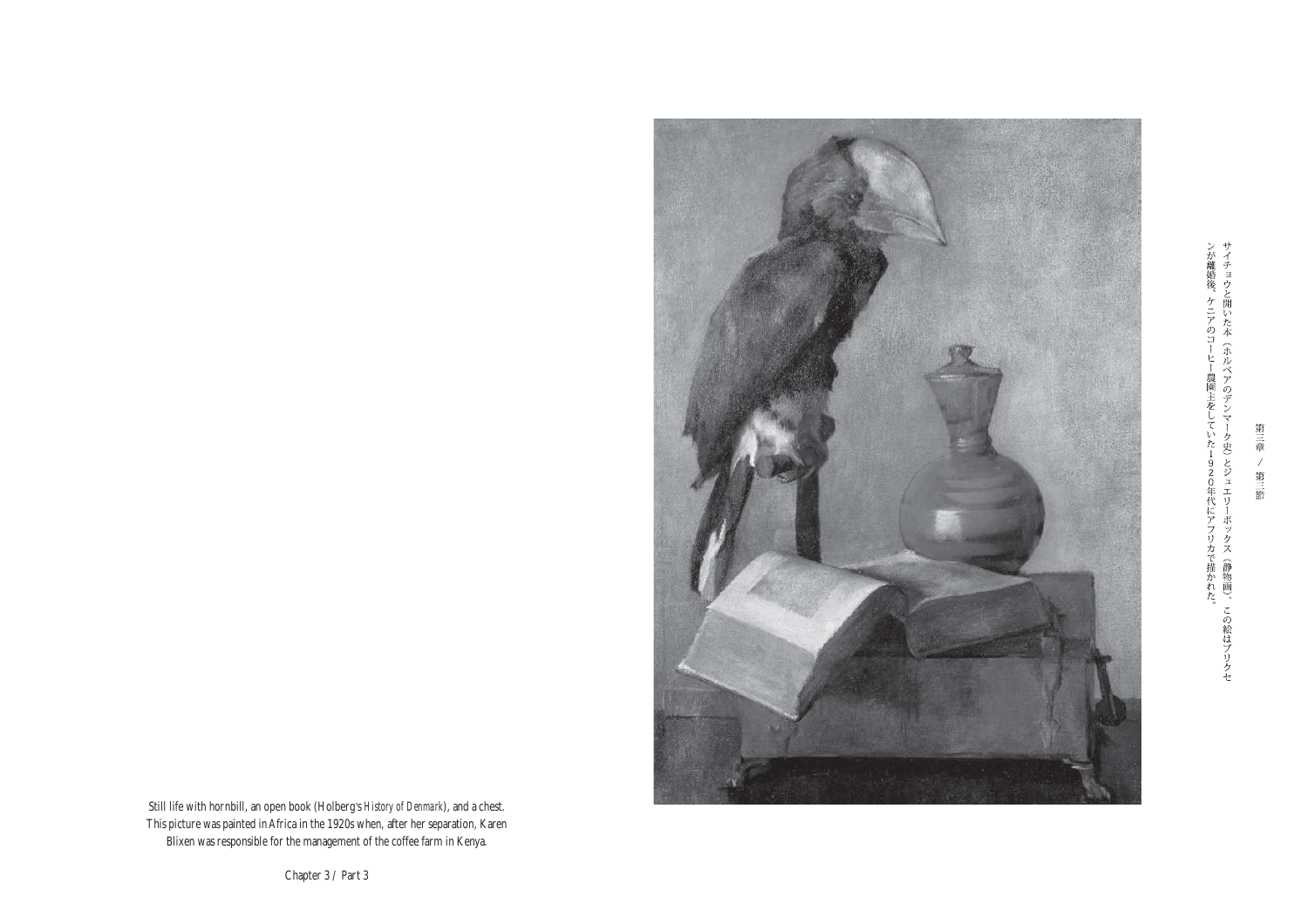

農園の使用人、少年アブドゥラヒ・アハメド。

第三章 / 第四節

Here, she has painted one of the people on her farm, the young Abdullahi Ahamed.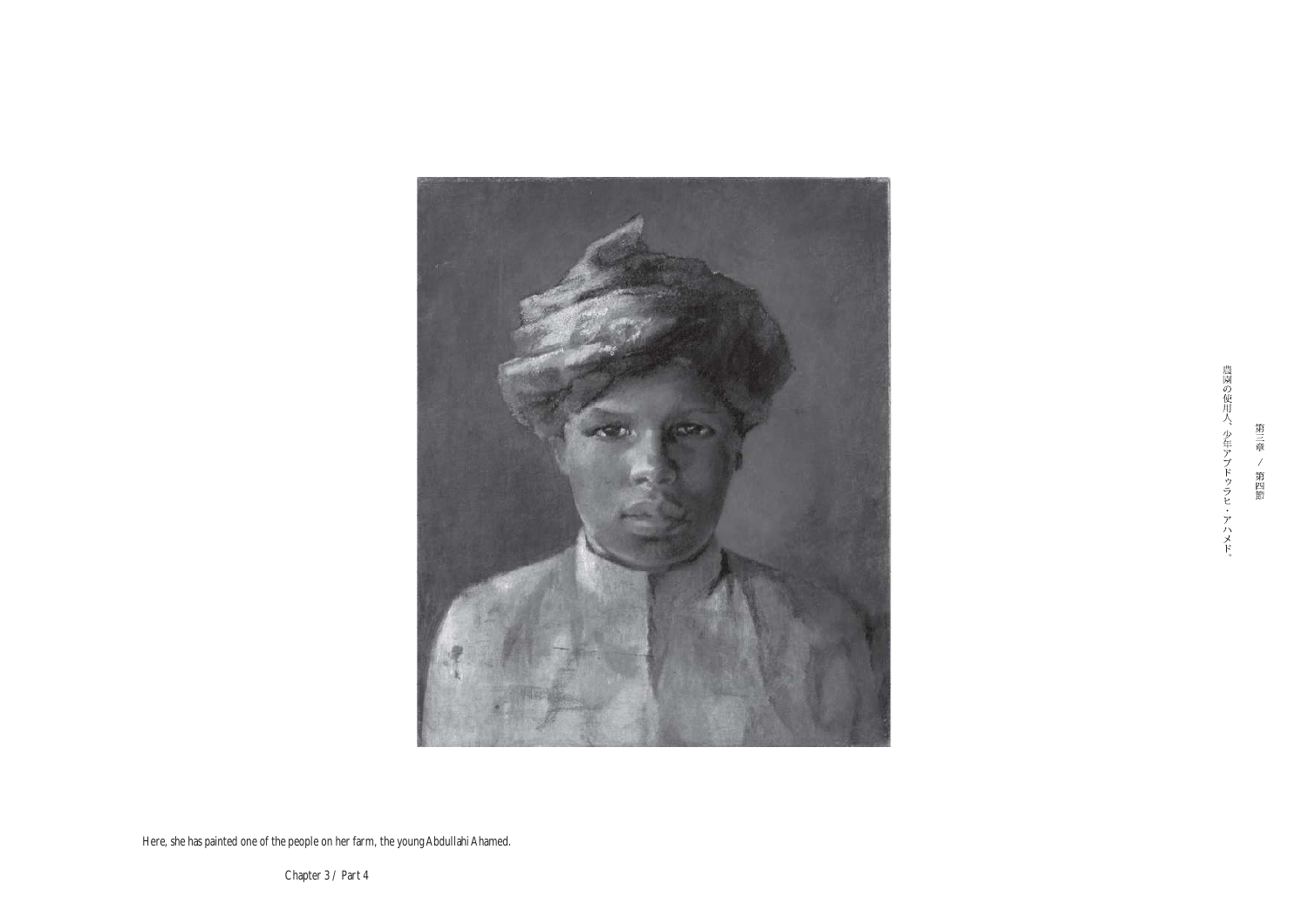

I to apt how, dear Flippofitation PANCHIN HILL **Barton** 



Above is an illustration for Shakespeare's comedy *A Midsummer Night's Dream*, drawn in 1904. Below are figures in a juvenile tale "A Story from the French Revolution", which was never finished.